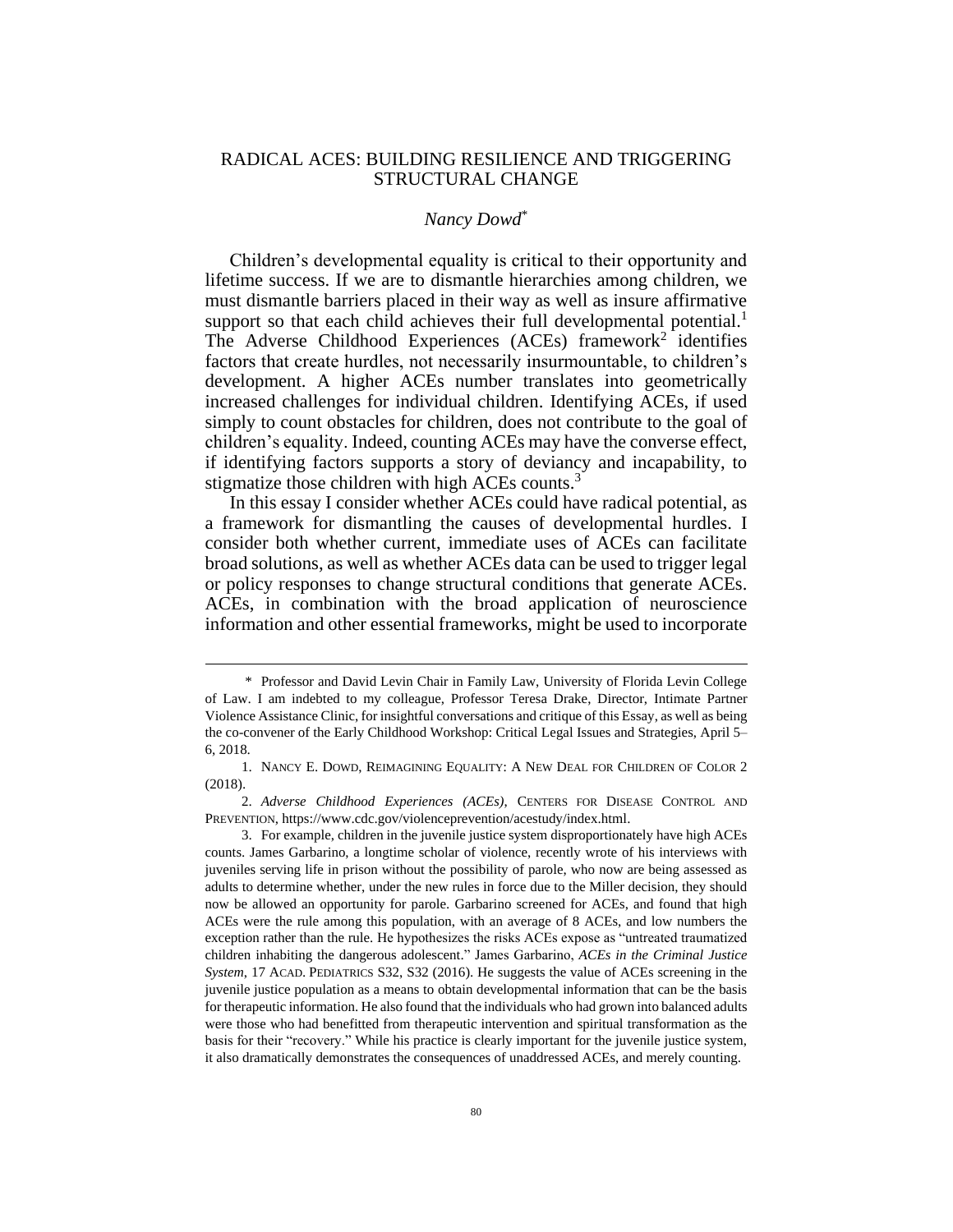a broad developmental norm within the state's responsibilities to nurture and foster children and their families.

This essay is divided into three parts. First, I present an overview of ACEs, focusing on current articulations of the framework, as well as recent research and policy concerns. Second, I consider how ACEs has been used to evaluate children and adults. I use examples of intake procedures for pediatric patients and survivors of intimate partner violence. Finally, I explore how ACEs might be used to generate policy change. I also suggest how interdisciplinary collaborators might use ACEs to generate locally based experiments for change.

ACEs are not a "magic bullet" to accomplish children's equality. I consider here only whether they are a significant tool, among many others that are needed, and particularly focus only on early childhood, not the entire developmental course from birth to age 18.

## I. ACES: THE BASICS

<span id="page-1-0"></span>ACEs is a framework for identifying trauma factors that have a correlation with lifelong health outcomes; learning and cognitive problems; and high correlations with juvenile justice system involvement.<sup>4</sup> Significant revisions have changed the factors and questions from the original set of questions, reflecting a more diverse evaluation of subjects in terms of age, race and class.<sup>5</sup>

ACEs factors assessed as part of the National Survey of Children's Health are based on the revised ACEs factors, an assessment of the presence of the following factors in an individual's life:<sup>6</sup>

Somewhat often/very often hard to get by on income

Parent or guardian divorced or separated

Parent/guardian died

<sup>4.</sup> Nancy E. Dowd, *Straight Out of Compton: Developmental Equality and a Critique of the Compton School Litigation*, 45 CAP. UNIV. L. REV. 199, 228–31 (2017).

<sup>5.</sup> *See, e.g*., Peter F. Cronholm et al., *Adverse Childhood Experiences: Expanding the Concept of Adversity*, 49 AM. J. PREVENTATIVE MED. 354, 355 (2015); David Finkelhor et al., *Improving the Adverse Childhood Experiences Study Scale*, 167 JAMA PEDIATRICS 70, 72–73 (2013); Roy Wade, Jr. et al., *Adverse Childhood Experiences of Low-Income Urban Youth*, 134 PEDIATRICS 13, 14 (2014), http://pediatrics.aappublications.org/content/pediatrics/early/ 2014/06/10/peds.2013-2475.full.pdf [https://perma.cc/U47G-V5FY].

<sup>6.</sup> *Traumatic Experiences Widespread Among U.S. Youth, New Data Show*, ROBERT WOOD JOHNSON FOUNDATION (Oct. 19, 2017), https://www.rwjf.org/en/library/articles-andnews/2017/10/traumatic-experiences-widespread-among-u-s--youth--new-data-show.html. Analysis conducted by the Child and Adolescent Health Measurement Initiative (CAHMI, Johns

Hopkins Bloomberg School of Public health (collaboration with Robert Wood Johnson Foundation)).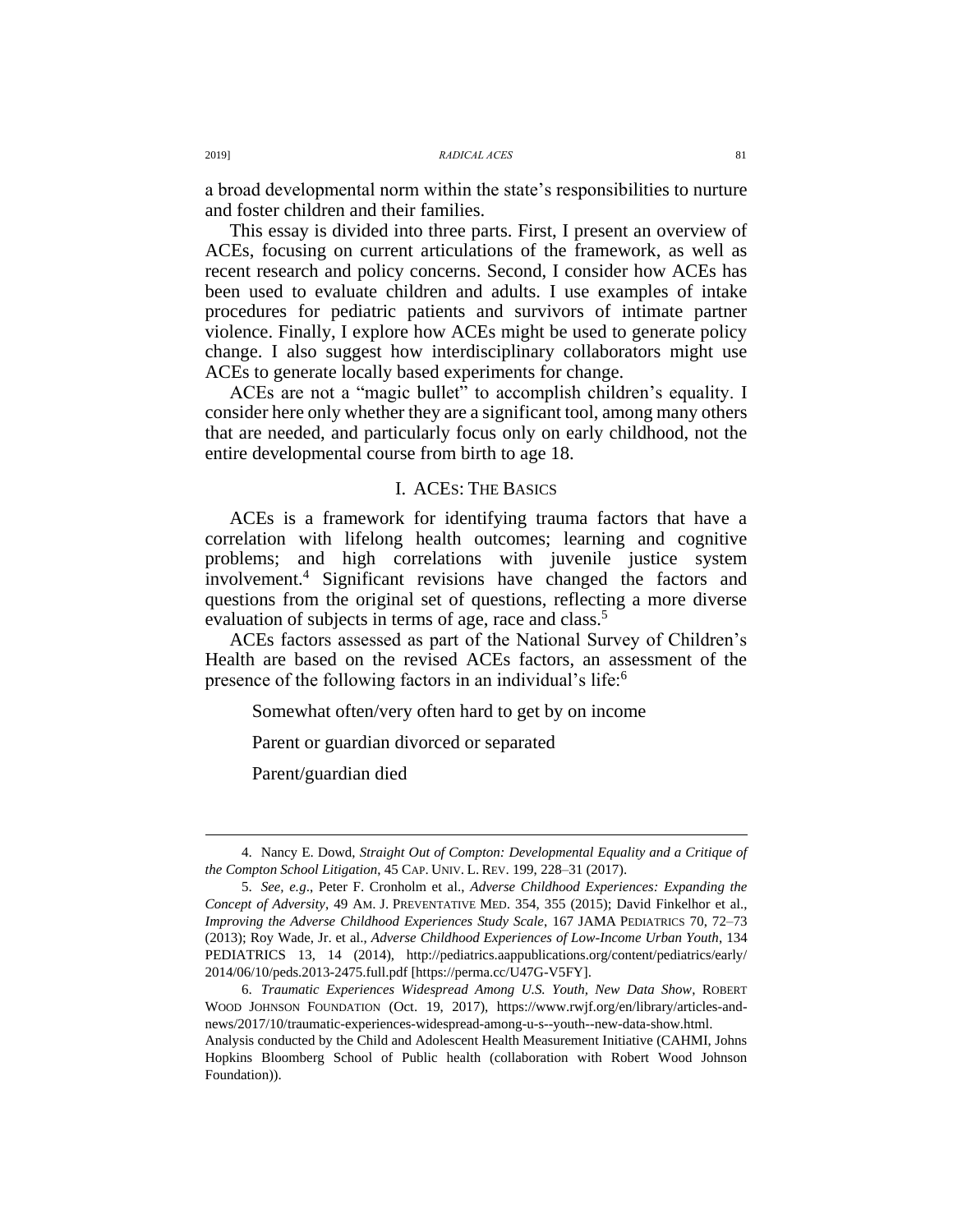Parent/guardian served time in jail

Saw or heard violence in the home

Victim of violence or witness violence in the neighborhood

Lived with anyone mentally ill, suicidal, or depressed

Lived with anyone with alcohol or drug problem

Often treated or judged unfairly due to race/ethnicity.

According to the 2016 National Survey of Children's Health, 38% of children have at least one  $ACE<sup>7</sup>$ . A higher absolute number of White children have ACEs but a higher proportion of Black and Hispanic children have ACEs.<sup>8</sup> Among Black children, 64% have one or more ACEs, as compared to 51% of Hispanic children and 40% of White children.<sup>9</sup> Of those children with ACEs, 46% are White, 27% are Hispanic, and 17% are Black.<sup>10</sup> There is a higher prevalence of ACEs in low income families, but ACEs cross income lines (62% of the lowest income children have ACEs, as compared to 26% of the highest income children).<sup>11</sup> In the age range of  $3-5$  years old, ACEs are correlated with expulsion from preschool. $^{12}$ 

ACEs are common among children, but the presence of ACEs correlates with the likelihood of negative outcomes for children and adults when the number of ACEs reaches three or four.<sup>13</sup> For very young children, these outcomes correlate with the impact of traumatic experiences during the rapid developmental and neurological phase of early childhood, from birth to age  $5<sup>14</sup>$  But even when trauma occurs later in the developmental course, the ACEs research indicates these

<sup>7.</sup> The recent research noted here is but a fraction of the work taking place on ACEs and how it is being used in health, education, social work, etc. Scholars have expressed concern about misuse or overly simplified use; correlation versus causation; and whether ACEs is reduced to just counting. In the question and answer session following the plenary talk by Dr. Margaret Beale Spencer at the early childhood workshop, when asked about ACEs, Dr. Spencer did not see ACEs as a valuable tool "if all you do is count." Margaret Beale Spencer, *Ghosts of Brown v. Board of Education 1954 . . . Still Fighting for Human Status & Social Justice: Developmental and Intersectional Insights About Diverse Children's Identity*, Plenary Session, University of Florida Early Childhood Workshop: Critical Legal Issues and Strategies, April 5, 2018.

<sup>8.</sup> *Traumatic Experiences Widespread Among U.S. Youth, New Data Show*, ROBERT WOOD JOHNSON FOUNDATION (Oct. 19, 2017), https://www.rwjf.org/en/library/articles-andnews/2017/10/traumatic-experiences-widespread-among-u-s--youth--new-data-show.html.

<sup>9.</sup> *Id.*

<sup>10.</sup> *Id.*

<sup>11.</sup> *Id.*

<sup>12.</sup> *Id.*

<sup>13.</sup> Dowd, *supra* not[e 4,](#page-1-0) at 242.

<sup>14.</sup> *Id.* at 232.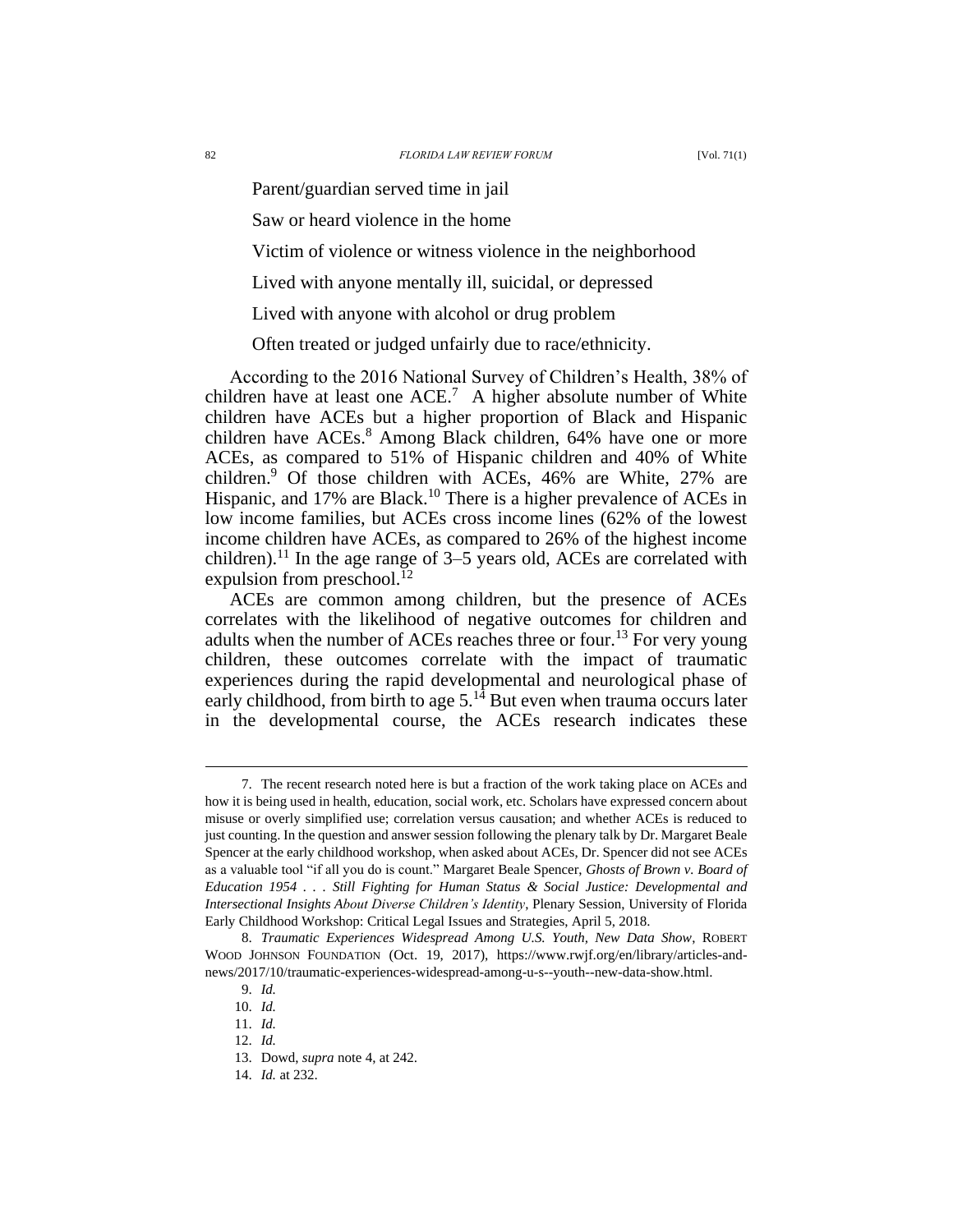experiences can have lifelong consequences.<sup>15</sup> The impact of ACEs affects cognitive functions that correlate with negative health, educational and behavioral outcomes.<sup>16</sup> Critically, none of these outcomes are etched in stone. Rather, if identified, they can be ameliorated or remediated by building resilience.<sup>17</sup>

## II. USING ACES: DIAGNOSTICS AND RESILIENCE

The most common use of ACEs is as a diagnostic tool, particularly as an empathetic evaluation of children. Most critically, ACEs suggest the question to be asked about a particular child and their behavior, or a particular adult who is struggling, is not "What is wrong with you?" but rather "What happened to you?" Even before actions trigger such a question, a proactive ACEs evaluation can highlight trauma that might occur, and suggest the means to avoid the risk of negative outcomes.

One example of the evaluative or diagnostic use of ACEs is assessment of survivors of domestic violence. In the evaluation of victims of intimate partner violence, ACEs can assist the direct victim, as well as evaluate the impact of violence, direct or indirect, on children in the household.<sup>18</sup> Resources directed to the presence of ACEs can assist in recovery and empowerment.

ACEs evaluation is being used proactively in ACEs screening by pediatricians.<sup>19</sup> Parents of children are asked to answer questions, or adolescents self-screen. Pioneering work by Dr. Nadine Burke Harris uses the revised ACEs questions and adds seven other questions, with the seven as yet unverified but related to known factors that impact children's health.<sup>20</sup> The purpose of the screening is to provide support and resiliency in response to this known context rather than in reaction to negative behavior or actions. $2<sup>1</sup>$ 

 $\overline{a}$ 

18. Interview with Teresa Drake, Director, Intimate Partner Violence Assistance Clinic. *See* Charles L. Whitfield et al., *Violent Childhood Experiences and the Risk of Intimate Partner Violence in Adults: Assessment in a Large Health Maintenance Organization*, 18 J. INTERPERSONAL VIOLENCE 166, 167 (2003).

19. Christina D. Bethell et al., *Child Well-being and Adverse Childhood Experiences in the United States*, 17 ACAD. PEDIATRICS S1, S2 (2017).

<sup>15.</sup> *Id.* at 229.

<sup>16.</sup> *Id.*

<sup>17.</sup> *See* Julia C. Poole et al., *Childhood Adversity and Adult Depression: The Protective Role of Psychological Resilience*, 64 CHILD ABUSE & NEGLECT 89, 90 (2017); Genevieve E. Chandler et al., *Resilience Intervention for Young Adults with Adverse Childhood Experiences*, 21 J. AM. PSYCHIATRIC NURSES ASS'N 406, 407 (2015). *See Category Archives: Resilience*, ACES TOO HIGH, [https://acestoohigh.com/category/resilience/,](https://acestoohigh.com/category/resilience/) for examples of postings of early childhood interventions.

<sup>20.</sup> Nadine Burke Harris et al., *Prevent, Screen, Heal: Collective Action to Fight the Toxic Effects of Early Life Adversity*, 17 ACAD. PEDIATRICS S14 (2017).

<sup>21.</sup> *Id.*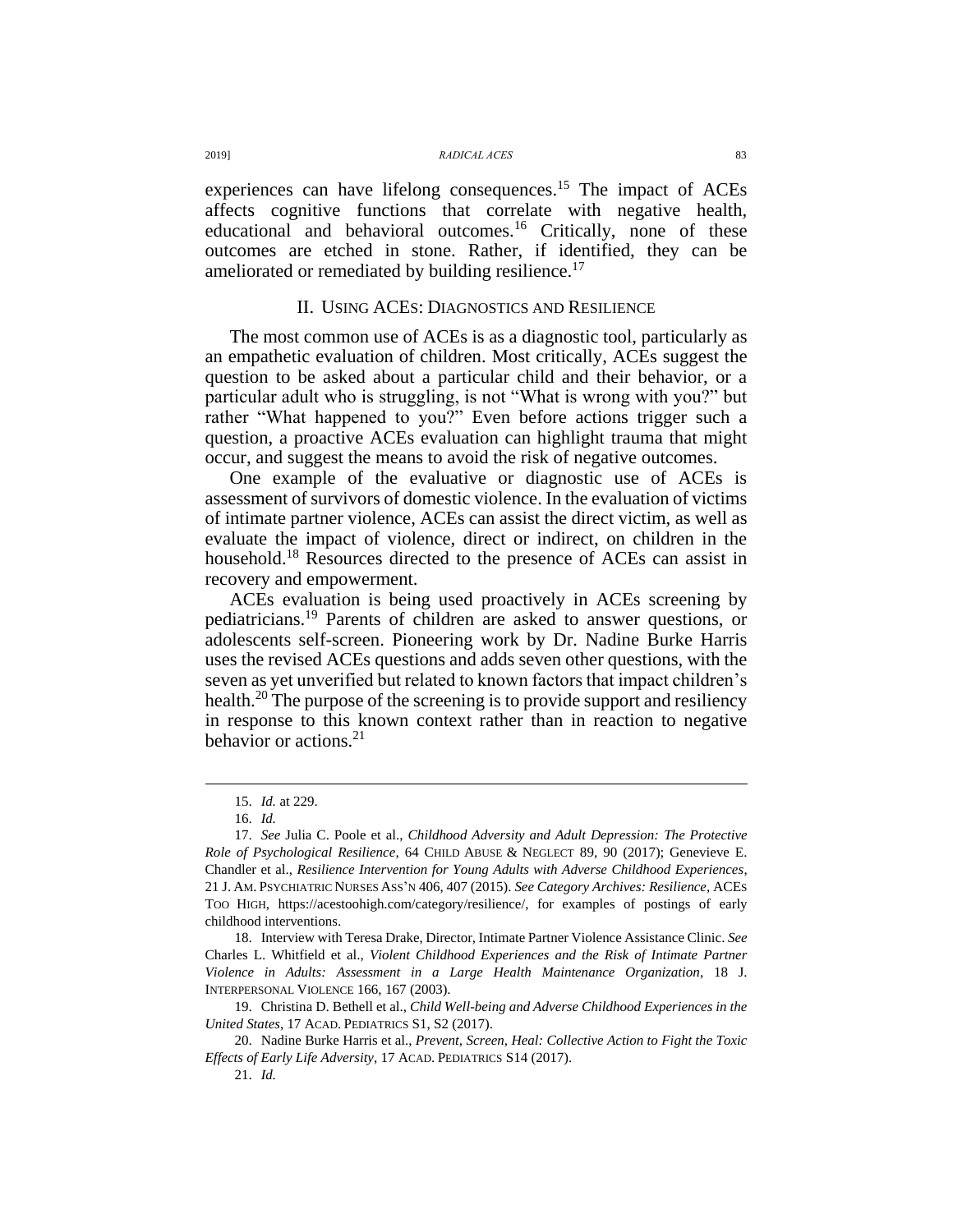#### III. ACES AND STRUCTURAL CHANGE

Could ACEs and neuroscience (plus other indicators) be used to achieve structural change? Can the identification of trauma be used as more than to describe what is there, and minimize the impact of ACEs by resiliency factors or programs? Can it be used proactively for prevention by triggering responsibility for attacking root causes, requiring structural and cultural change?<sup>22</sup>

A more radical use of ACEs requires the recognition that the ACEs framework should not be used alone. At a minimum, neuroscience is essential to understand and broadly support children's development, not just treat their traumas. Even in the absence of ACEs, inequality emerges, and does so beginning at eighteen months of age. Hierarchies emerge among children linked to the ecology of particular children's neighborhood and community, and the impact of their identities on development support versus developmental hurdles. Early support of all children is therefore critical for developmental equality.

<span id="page-4-0"></span>One example of using ACEs/neuroscience broadly calls for a national agenda to "align administrative policies and legislation with brain science research to support health child development."<sup>23</sup> Current efforts for community focused efforts that would contribute to policy change include Change in Mind (CIM) and Mobilizing Action for Resilient Communities (MARC).<sup>24</sup>

In addition to adding neuroscience and other developmental knowledge to enrich the ACEs factors, other factors, particularly correlations with poverty and racism, are essential to take into account to understand how hierarchy is built. Poverty correlates with a host of negative developmental outcomes.<sup>25</sup> The high rate of child poverty in the United States, hovering at 20% for all children, creates known, identified barriers to children's developmental success. Racism creates significant and persistent stress independent of poverty. For example, a recent study identified the cumulative impact of daily and systemic racism, and its stresses on the body, as affecting not simply racial differences in health

<sup>22.</sup> Dowd, *supra* note [4,](#page-1-0) at 237–48. The most recent available reporting on Compton indicated settlement negotiations were in process, including bringing in the Washington state researcher, Blodgett, who has created plans for more than thirty Washington state schools. His model is called Collaborative Learning for Educational Achievement and Resilience Model (Washington State). *See WA State CLEAR (Collaborative Learning for Education Achievement and Resiliency*, GRANTTOME NATIONAL INSTITUTES OF HEALTH, http://grantome.com/grant/NIH/U79-SM061131-02 (detailing Christopher Blodgett's CLEAR research project and other related projects). For this essay, I consider a focus on policy change rather than litigation.

<sup>23.</sup> Jennifer Jones et al., *Translating Brain Science Research into Community-Level Change*, 17 ACAD. PEDIATRICS S24, S24–25 (2016).

<sup>24.</sup> *Id.*

<sup>25.</sup> Nancy E. Dowd, *Black Boys Matter*, 45 HOFSTRA L. REV. 47, 75–78 (2016).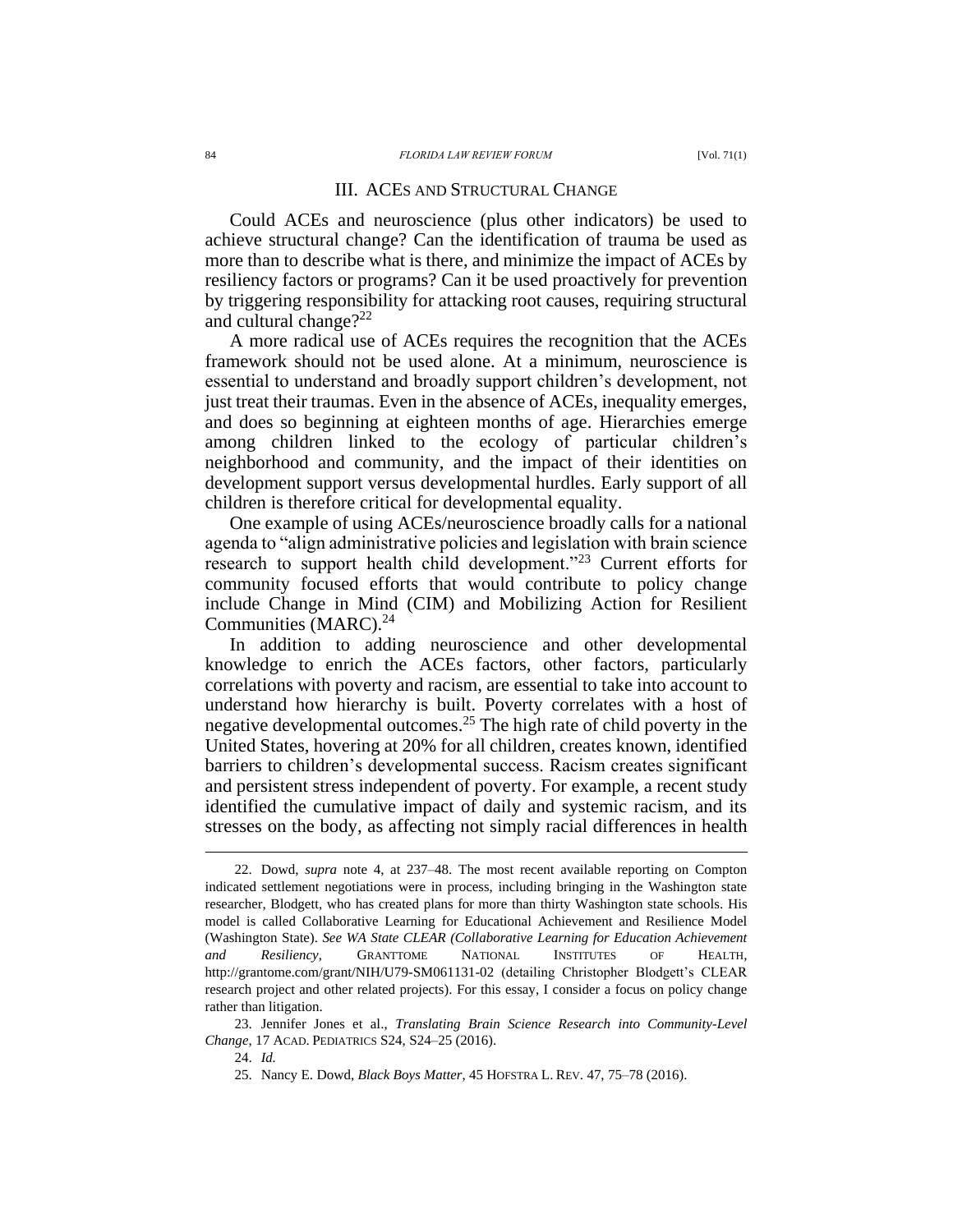2019] *RADICAL ACES* 85

but the specific high rate of pregnancy complications, death, and low birth rates among African American women across class lines.<sup>26</sup> Even before life begins, the developmental course is affected, and those same stress factors impact every phase of development for children of color.

In addition to not using ACEs alone, the gathering of ACEs data should be proactive as well as reactive. In other words, the known factors can be used to map the ecology of communities, school districts, and neighborhoods, in addition to the intimate ecology of the family, to assess where structural barriers are created and structural supports are needed in order to insure equity to every child. A great example of this kind of approach is the Washington State initiative which uses ACEs to evaluate the resources/resilience of the community as well as the presence of ACEs among the community's children, and uses that information to structure programs for schools.<sup>27</sup> Washington State has been innovative in conceptualizing ACEs at a community level, using the ARC3 survey instrument to gather data on community capacity at four levels. $^{28}$ 

A structural focus would include identifying systems that alone and in combination impact children developmentally, and use ACEs to identify weaknesses as well as attend to particular needs of individual children. ACEs would not solely be a tool for treatment of the child, but a tool for treatment of the systems. With respect to early childhood, systems that serve children might also comprehensively serve families as points of contact for children 0 to 5. Those systems include heath care, childcare, and education (including preschool education).

This is a public health model that seeks to address primary factors/root causes that are sector significant but also cross sector; identify secondary effects, so therefore reducing exposure and preventing toxic trauma; and through tertiary focus, treating effects. To the extent this model focuses on root causes it imagines a structural, radical role for ACEs screening.<sup>29</sup>

Some scholars are cautious about universal screening.<sup>30</sup> One very

<sup>26.</sup> Linda Villarose, *Why America's Black Mothers and Babies Are in a Life-or-Death Crisis*, N.Y. TIMES, Apr. 11, 2018, https://www.nytimes.com/2018/04/11/magazine/blackmothers-babies-death-maternal-mortality.html ("The bone-deep accumulation of traumatizing life experiences and persistent insults . . . .").

<sup>27.</sup> *See* Dowd, *supra* not[e 4,](#page-1-0) at 240–45.

<sup>28.</sup> Margaret B. Hargreaves et al., *Aligning Community Capacity, Networks, and Solutions to Address Adverse Childhood Experiences and Increase Resilience*, 17 ACAD. PEDIATRICS S7, S7 (2016).

<sup>29.</sup> *See also* Christina D. Bethell et al., *Child Well-being and Adverse Childhood Experiences in the United States,* 17 ACAD. PEDIATRICS S1, S1 (2016).

<sup>30.</sup> *See* Jeremy Loudenback, *Considering the Unintended Consequences of ACEs Screening*, CHRONICLE OF SOCIAL CHANGE, Aug. 2, 2015, https://chronicleofsocialchange.org/featured/considering-the-unintended-consequences-of-acesscreening; David Finkelhor, *Screening for adverse childhood experiences (ACEs): Cautions and suggestions*, CHILD ABUSE & NEGLECT 1, 2 (2017), http://dx.doi.org/10.1016/j.chiabu.2017.07.016.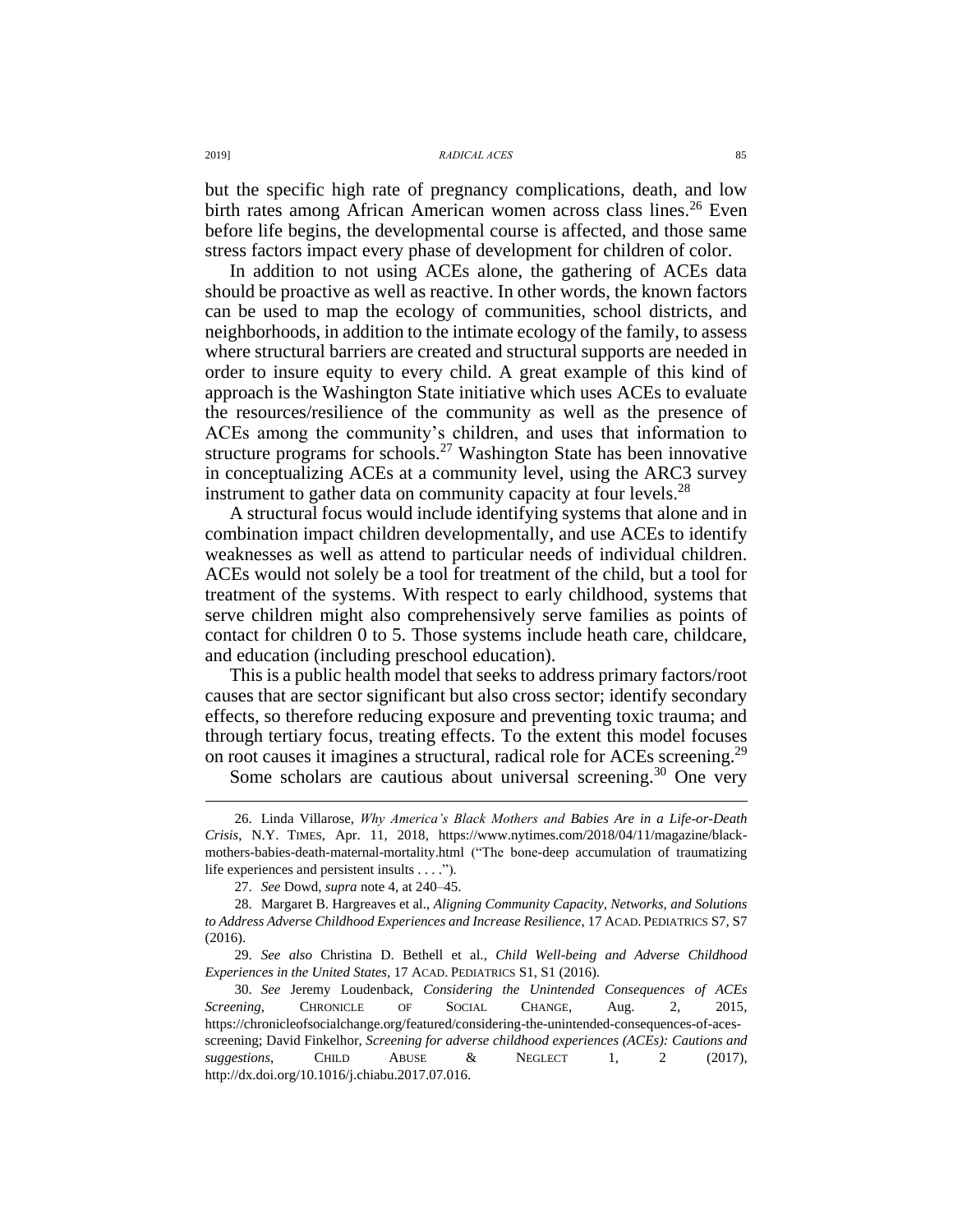pragmatic concern is interaction with mandatory reporting to the child welfare system. Dr. Burke Harris' pediatric screening has found a way around this; but what works for pediatric assessment may not work for the education system or the juvenile justice system. More importantly, what are the effective interventions and responses once you identify an ACE factor, and what are the potential negative outcomes and costs? Prevention should be the key, with wide implementation of tested programs, and the triggering of structural changes instead of after the fact or "high risk" limitations on minimal system change.

Pediatric screening, for example, connects to the broader concept of health equity, which focuses on community building and recognizes the impact of racism, discrimination, environmental toxins, and the importance of safe and stable places. $31$  Other community focused/community building models are the Self-Healing Communities Model and the Culture of Health model of the Robert Wood Johnson Foundation. 32

In conjunction with healthcare, another affirmative structural step would be aimed at universalizing high quality childcare and preschool. This would not necessarily require new policy, but would demand full funding, through Head Start and Early Head Start. There is a stunning inadequacy of funding in direct contradiction to the science that unequivocally demonstrates the importance of early childhood education and high quality childcare. Yet Head Start serves only 42% of the 3–4 year olds who are eligible, while Early Head Start, aimed at children under 3, serves a meagre  $4\%$ .<sup>33</sup>

A comprehensive interdisciplinary model would utilize the healthcare and education systems to provide comprehensive affirmative supports to families to provide developmental support for each child to their developmental capacity.

#### **CONCLUSION**

Every tool that is useful to advance children's equality should be used. But each should be used with care, lest it become bent to reinforce the very subordination we seek to end. ACEs, and the associated frameworks

<sup>31.</sup> Martha Davis et al., *Promoting Lifelong Health and Well-being: Staying the Course to Promote Health and Prevent the Effects of Adverse Childhood and Community Experiences*, 17 ACAD. PEDIATRICS S4, S4 (2016). The authors cite Manchester NH as an example/community adopting this approach. *Id.* at S5.

<sup>32.</sup> Jones et al., *supra* note [23,](#page-4-0) at S24.

<sup>33.</sup> Katherine A. Beckmann, *Mitigating Adverse Childhood Experiences Through Investments in Early Childhood Programs*, 17 ACAD. PEDIATRICS S28, S29 (2016). Another example of an underused existing statutory tool is EPSDT, Early and Periodic Screening Diagnostic and Treatment, part of Medicaid, geared to low income children, entitlement to assessment, care and medically necessary treatment. *See* Sara Rosenbaum, *ACEs and Child Health Policy: The Enduring Case for EPSDT*, 17 ACAD. PEDIATRICS S34, S34 (2017).